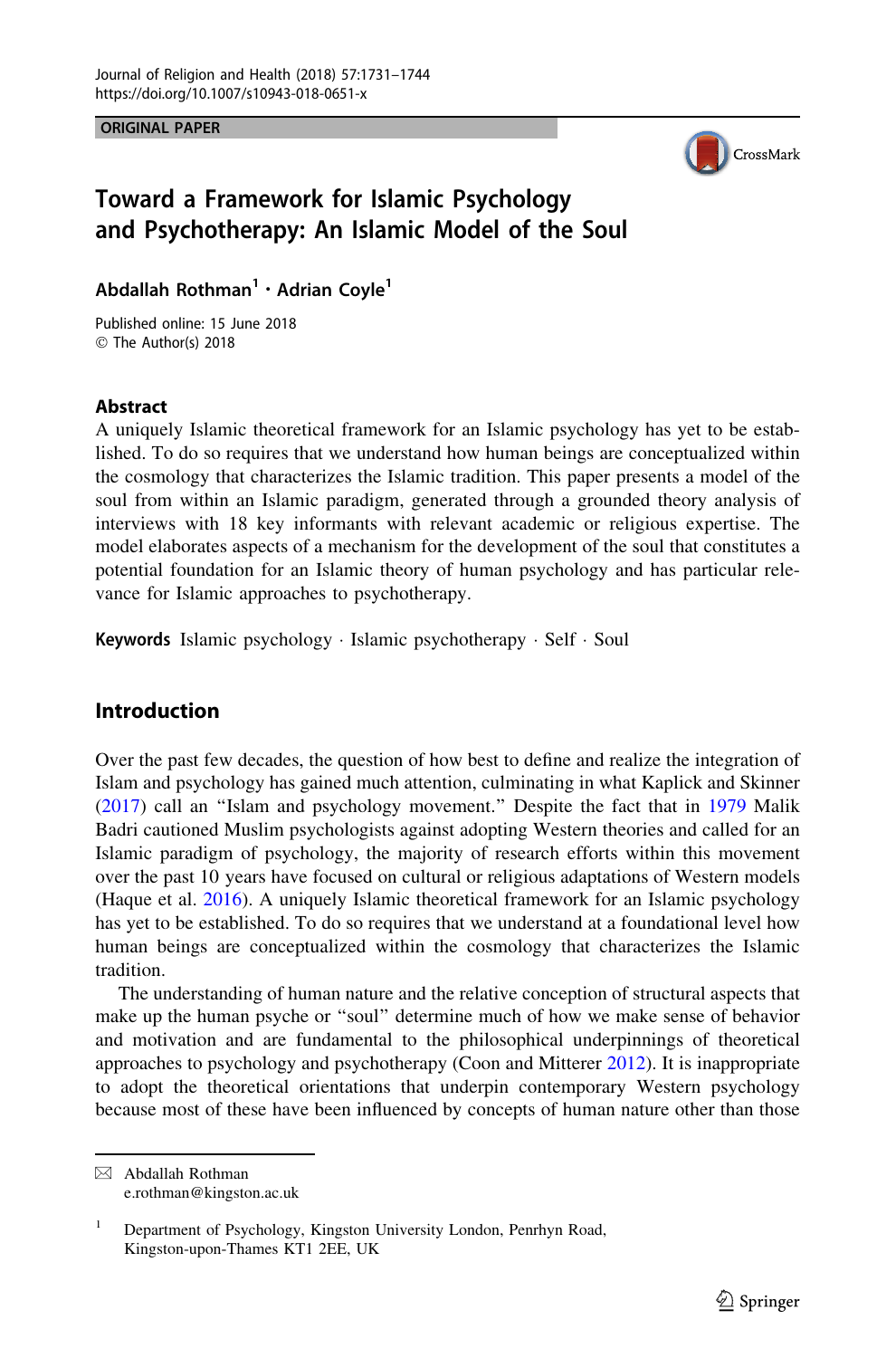derived from Islam (Delaney and DiClemente [2005\)](#page-13-0). Defining an Islamic psychology in an Islamically meaningful way would be impossible without first constructing a conceptual framework or model of human nature with Islamic integrity (Muhammad [1996\)](#page-13-0). This would constitute a foundation for various forms of applied psychology such as Islamic psychotherapies. This paper engages with that task by presenting and analyzing the input of scholars from diverse disciplines of Islamic thought in the form of qualitative interview data and, through this analysis, developing an Islamic model of the soul.

Among the handful of studies that have attempted to tackle the ambitious project of developing a uniquely Islamic psychological framework, the work of Keshavarzi and Haque [\(2013](#page-13-0)) is important as it articulates many of the necessary considerations in this endeavor. They discuss a broad range of considerations, including cultural attitudes to and religious perspectives on mental health, but they focus on the four aspects of the soul (the nafs or lower self, the *qalb* or heart, the *aql* or intellect, and the *ruh* or spirit) that were identified/elaborated in the twelfth century by al-Ghazali [\(2015](#page-13-0)) and have been referenced by many authors in the 'Islam and psychology' movement (for example, Abu-Raiya [2012;](#page-13-0) Haque [2004](#page-13-0); Skinner [2010\)](#page-13-0). Keshavarzi and Haque [\(2013\)](#page-13-0) outline how these four aspects can provide a framework for interventions, with each representing a ''level'' of the soul as a relative target point for intervening according to assessment and diagnosis. Prior to that, Skinner ([2010\)](#page-13-0) had alluded to a similar conception of assessment and treatment using these aspects as a guide.

Abu-Raiya ([2012\)](#page-13-0) presented a ''systematic Qur'anic theory of personality'' which also outlines a framework of the psychological nature of the human being around these four aspects but adds the three developmental stages as found in the Qur'an: *nafs al ammarah* bil su (soul that inclines to evil), nafs al lawwama (self-reproaching soul), and nafs al mutmainah (soul at rest). The inclusion of these stages is significant in that they impart a dynamic element to the framework and indicate a natural progression of the soul toward growth. The same applies to Briki and Amara's [\(2018](#page-13-0)) ''perspective of Islamic self'' that is built on Ibn al Qayyim's ideas (Haque [2004](#page-13-0)) and draws from a ''dynamical social psychology,'' whereas Abu-Raiya ([2012\)](#page-13-0) draws substantial comparisons with Freudian theory and uses it as a resource in his framework.

While there is a dearth of literature and research on the psyche, the self or the soul within the realm of Islam and psychology (Haque et al. [2016](#page-13-0); Kaplick and Skinner [2017](#page-13-0)), these few papers have been useful in laying some groundwork and suggesting potential directions for further expansion of a theoretical framework for the domain. What all of these efforts have in common is that, although their concepts and principles were taken directly from sources within the Islamic tradition, the synthesis and understanding of these concepts were the product of only one or two individuals whose expertise is mainly in the field of psychology. In addressing the need to develop a comprehensive theory within an Islamic epistemological paradigm, Elmessiri [\(2006](#page-13-0)) asserted that the project must be a collaborative effort by a team of scholars who organize relevant thought and knowledge in a ''creative attempt to apprehend the paradigms implicit in different Islamic texts and phenomena'' (p. 68). This range of perspectives is necessary due to the variety of interpretations and definitions of Islam (Ahmed [2015](#page-13-0); el-Zein [1977;](#page-13-0) Iqbal [2001\)](#page-13-0), as well as the numerous branches of knowledge within the Islamic tradition that offer critical insight into and explanation of relevant teachings and concepts in regard to human psychology.

This paper presents a study that aimed to develop a data-grounded, consensual model of the soul from within an Islamic paradigm. The research question that underpinned the study was: what are the core principles and concepts regarding the conceptualization of the person from within an Islamic paradigm? It is hoped that, in later work, such a model could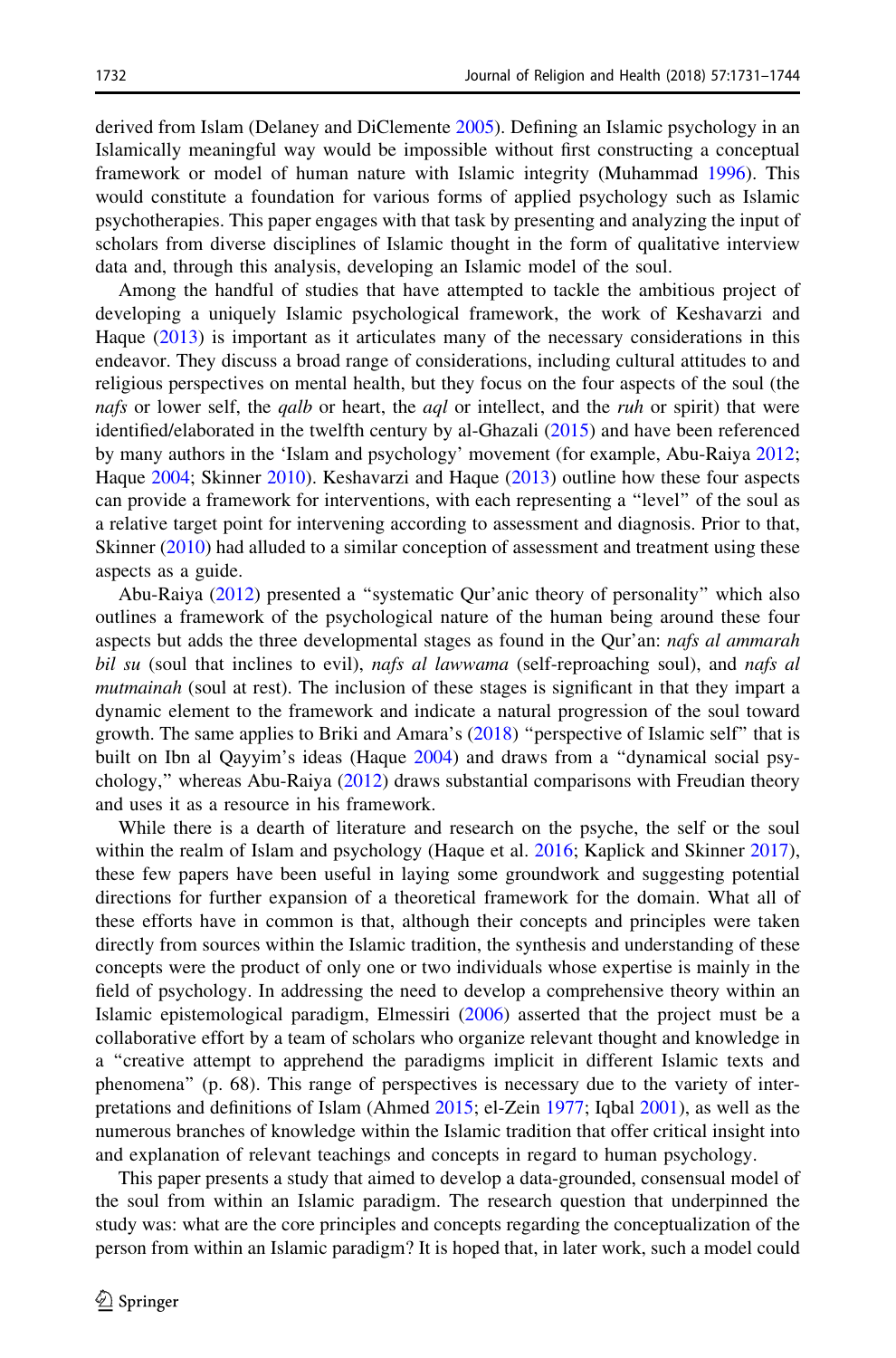constitute a foundation for an Islamic theory of human psychology and Islamic approaches to psychotherapy.

# Method

#### **Participants**

Participants were sought who had academic or religious expertise related to Islamic conceptions of human psychology and who could therefore act as ''key informants,'' sharing their own views and commenting from their informed positions on the views of others in their field (Gilchrist [1992\)](#page-13-0). Forty individuals were ultimately identified and were invited to take part. Most were authors of books or articles relevant to the research question but others were identified through personal recommendations and ''snowballing''. All were experts in their field and many were leading thinkers in topics related to Islamic psychology.

Eighteen people agreed to participate: 17 men and one woman who ranged in age from 39 to 89 years. Participants came from nine countries across four continents. The sample included practising Muslims, non-practising Muslims, and non-Muslims. Five participants were Islamic psychologists involved in research and/or clinical work; four were scholars in Islamic spirituality who were based in academic contexts; three were academic scholars in Islamic philosophy; three were non-academic Islamic religious scholars; three were traditional Islamic spirituality practitioners. Not all participants were recruited at the same time. Instead recruitment occurred progressively in a process referred to as ''theoretical sampling'' which characterized the research approach adopted in this study. This is explained below.

Except for the Islamic psychologists, many participants had little background in psychology and most were not previously familiar with the concept of Islamic psychology per se. While participants with an academic background provided historical and often interdisciplinary perspectives on Islamic thought, participants with a traditional religious background were able to provide context to practical applications of such knowledge.

#### Data Generation

Data were generated through individual semi-structured interviews conducted by the first author. The interview schedule featured open-ended questions that were developed to elicit participants' personal views and opinions on what might constitute an Islamic psychological understanding of the human being, based on their relevant knowledge and study of related fields. The topic of an Islamic conception of human psychology was introduced, and the participants' personal stance and ideas were explored without specific direction from the interviewer: for example, ''What are the key principles and concepts that might characterize an Islamic conception of psychology?'' The interview schedule then focused on the particular principles that the participants identified as central, such as ''How do virtues and vices come into play in the process of purification of the soul?''

When a favorable ethical opinion for the study had been obtained from the researchers' university context, the field work began with piloting to test the schedule. Fifteen interviews were then conducted in person and three by video conference. The interviews lasted on average for 60 min but varied from 30 to 90 min. Each interview was digitally recorded and subsequently transcribed verbatim.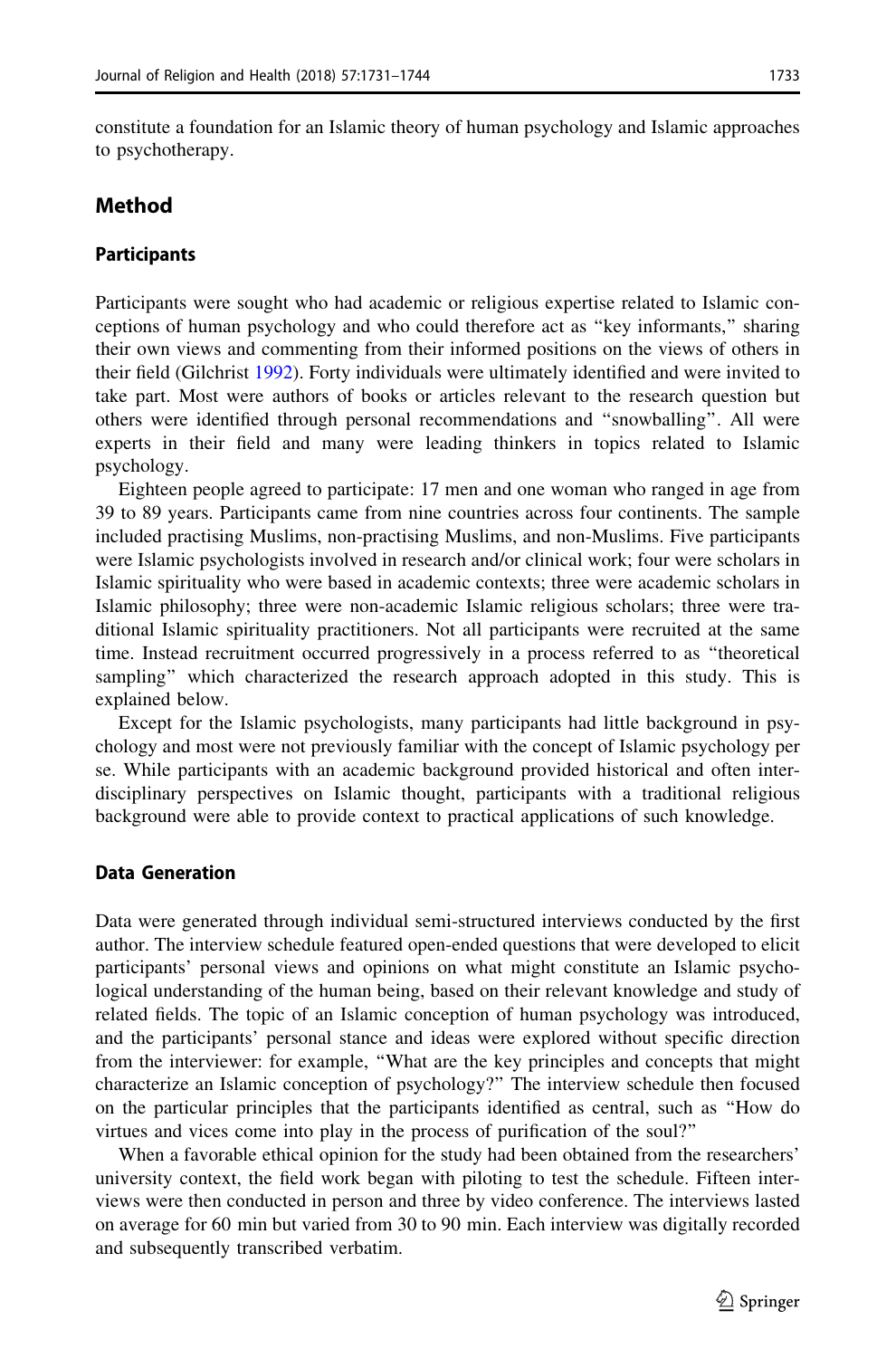#### Analytic Procedure

Transcripts were analyzed using the qualitative analytic procedure known as constructivist grounded theory, formulated by Charmaz [\(2014](#page-13-0)). This builds upon the original version of grounded theory developed by Glaser and Strauss [\(1967\)](#page-13-0) who advocated ''developing theories from research grounded in data rather than deducing testable hypotheses from existing theories'' (p. 4). The approach enables new theoretical insights to be developed directly from a systematic interrogation of data and is particularly useful in areas where existing theory is incomplete, inappropriate or entirely absent (Charmaz [2014](#page-13-0); Payne [2016\)](#page-13-0). The constructivist approach to grounded theory methodology takes a relativist position, acknowledging the constructed nature of human experience and the multiplicity of possible standpoints of both participants and researchers. It views their input and the resulting analysis as part of a collaborative process of constructing and developing theoretical insights.

In accordance with the grounded theory approach, data generation and data analysis proceeded alongside each other. Data were engaged with through an initial process of ''open coding'' which involves identifying and labeling units of transcript text, for example, a word, phrase, sentence or larger section of text (Payne [2016\)](#page-13-0). As these labels or ''codes'' were developed, they were compared to other codes, and (possible) relationships were recorded in process notes called ''memos.'' Analytic observations and conceptual connections gave rise to the construction of ''theoretical categories,'' which represent thematic concepts that organize the data relative to the developing theory or model (Charmaz [2014\)](#page-13-0). During this process, sampling continued by recruiting new participants who could further elucidate emerging theoretical categories, an approach called ''theoretical sampling'' which is characteristic of grounded theory methodology (Glaser and Strauss [1967\)](#page-13-0). The idea here is that, as theory is developed from the data, the question of where and with whom to sample next is answered by considering what aspects of the emergent theory or model might benefit from further clarification and elaboration.

The initial set of potential theoretical categories was then refined/developed through a process of ''axial coding'' (Charmaz [2014](#page-13-0); Payne [2016\)](#page-13-0). During axial coding, possible relationships between categories are noted, hypothesized and tested against data obtained in ongoing theoretical sampling until saturation is reached. Payne [\(2016](#page-13-0)) defines saturation as the gathering of further examples of meaningful units from the transcripts until no new instances of a particular category emerge. In this study, saturation was reached just before the eighteenth participant's transcript was analyzed, as data collected from interviews at this point were only producing recurring codes and categories. The emergent model of an Islamic psychological conception of the soul was then re-''grounded'' by going back to the data and validating it against actual text (Payne [2016](#page-13-0)). In the data excerpts that are used to illustrate the model in the next section, pseudonyms have been assigned to participants and their status is indicated when their pseudonym is first mentioned; dots indicate pauses in speech and empty square brackets indicate where material has been edited/excised.

# Results

The analysis produced eight theoretical categories relevant to the research questions. These categories and the relationships discerned between them constituted a coherent model of the soul, which is presented diagrammatically in Fig. [1](#page-11-0) later in this paper. The concepts that make up the categories reflect the participants' reliance on tafsir (exegesis) of the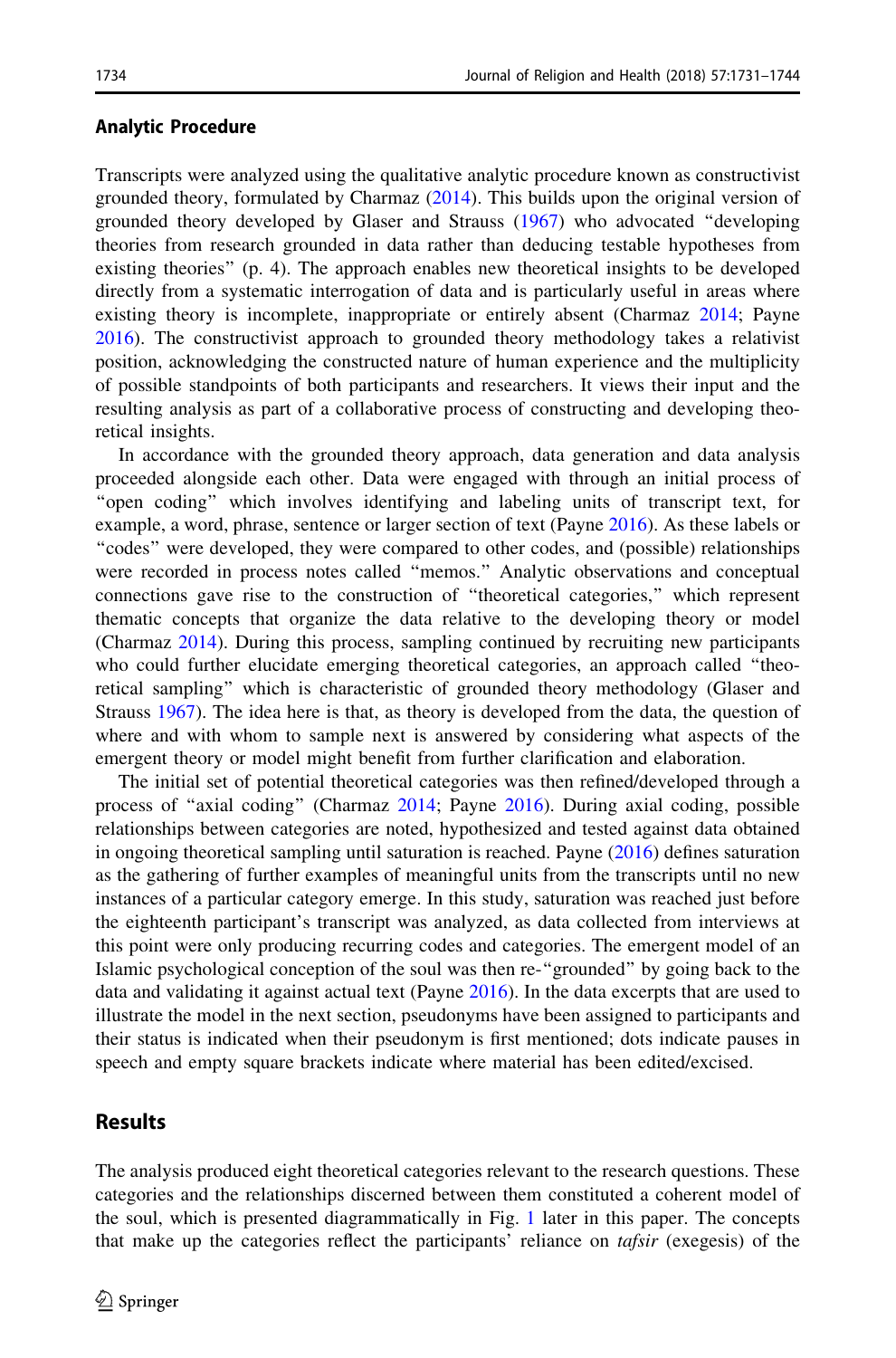| Main categories         | Subcategories                                    |
|-------------------------|--------------------------------------------------|
| Nature of the soul      | Concept of <i>fitrah</i>                         |
|                         | Fitrah exists underneath the projected self      |
|                         | Being out of alignment with <i>fitrah</i>        |
|                         | Dunya as distraction                             |
|                         | Fitrah as internal compass—realignment           |
| Structure of the soul   | Distinct features of the soul                    |
|                         | Soul as whole—integrated nature of the soul      |
|                         | <i>Nafs</i> (lower self)                         |
|                         | <i>Oalb</i> (heart)                              |
|                         | Aql (intellect)                                  |
|                         | <i>Ruh</i> (spirit)                              |
| Stages of the soul      | Changing nature/fluctuation of the <i>nafs</i>   |
|                         | Nafs al amara bil su                             |
|                         | Nafs al lawwama                                  |
|                         | Nafs al mutmainah                                |
| Development of the soul | The human project of development                 |
|                         | Tazkiyat an nafs (purification of the soul)      |
|                         | Jihad an nafs (struggle of the soul)             |
|                         | Tahdhib al akhlaq (refinement of character)      |
|                         | Need for moral reform                            |
|                         | Muhlikat and <i>munjiyat</i> (vices and virtues) |
|                         |                                                  |

Table 1 Theoretical categories and subcategories

Qur'an and hadith in their interview responses, drawing upon writings of both modern and early scholars of Islamic theology and philosophy.

Although diverse insights were offered from different branches of knowledge and variations in interpretation were apparent, there was consensus about the distinct foundational elements of an Islamic conception of the soul. While all eight of the categories were noteworthy, four reflect more foundational aspects of the emergent model, namely ''Nature of the soul,'' ''Structure of the soul,'' ''Stages of the soul,'' and ''Development of the soul'' (see Table 1). Due to space constraints, we will elaborate in detail the category entitled ''Development of the soul'' as it has greatest relevance to applications of an Islamic psychology, particularly in Islamic psychotherapies. However, this category builds upon the other three foundational categories and so we shall first outline them and illustrate them sparingly from the data set.

# Nature of the Soul

All 18 participants identified the concept of fitrah, defined as human nature or natural disposition, as being central to the conceptualization of an Islamic psychology. The consensus among participants was that *fitrah* posits that all human beings are born with the same sound nature, which most agreed is pure and which comes from and has a direct link to God. Yaqoub (a non-academic Islamic religious scholar) explained "the *fitrah* is an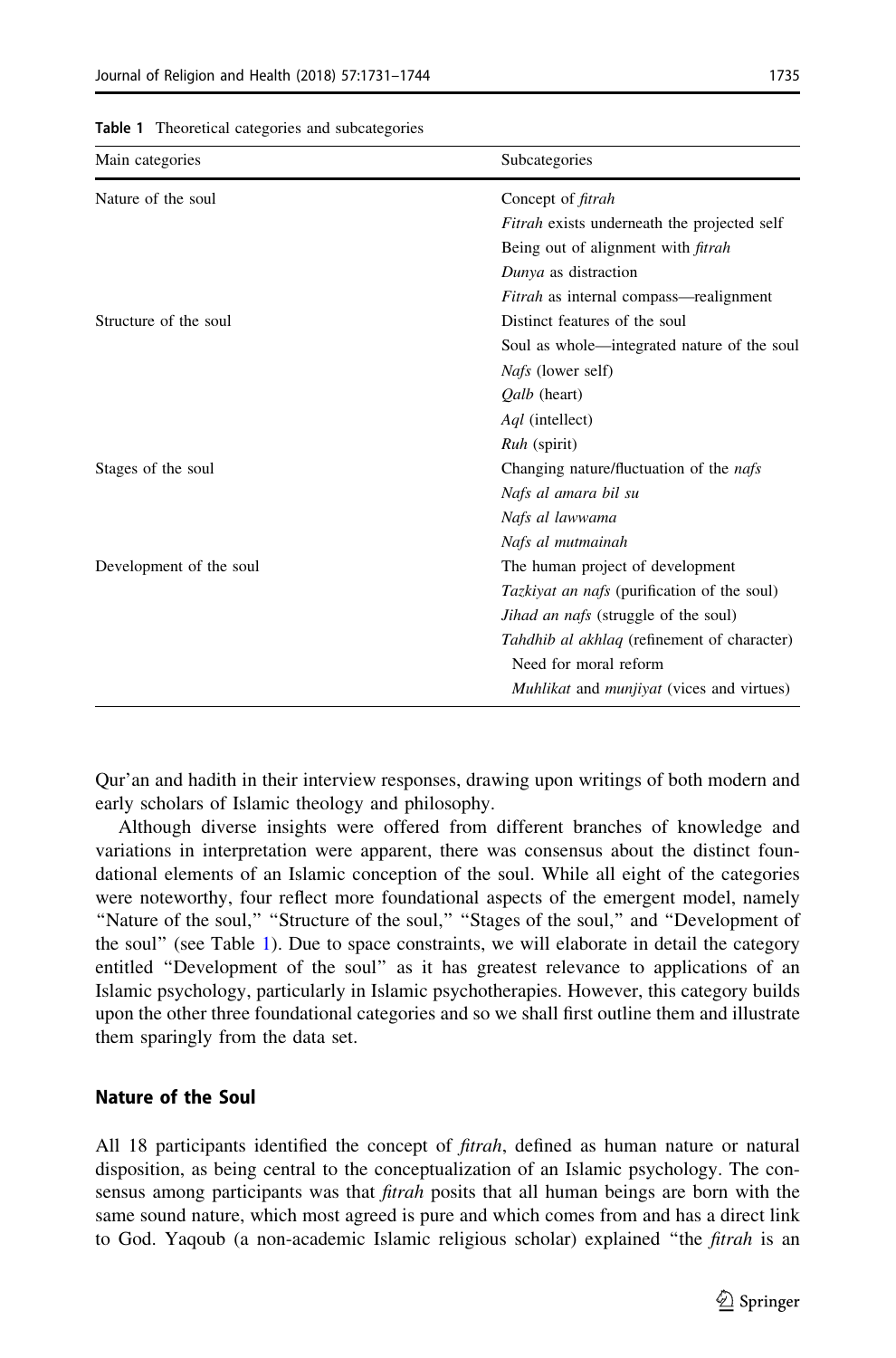allusion to the original imprint of this tawhid [divine unity].'' Participants reported that after conception a process of corruption begins, as the person makes their way through the trials of the *dunya* (temporal world) which begins to distance them from and cover over their pure nature.

Many participants related that having knowledge of God is a fundamental feature of the nature of the human soul from an Islamic perspective. John (an academic scholar of Islamic spirituality) explained that as a result of the fitrah ''there is a deeper part of ourselves that knows God and we are naturally drawn back to that knowledge,'' or as Abdelsalam (a non-academic Islamic religious scholar) said, ''we have this primordial disposition to want to know Him… and that's how we are hardwired.'' In other words, the idea is that we may be out of touch with our knowledge of and witnessing of God, but we always have the ability to get back to it. Participants seemed to agree that the primary reason for most psychological problems is a misalignment with the *fitrah*. Yahya (an Islamic philosophy scholar) asserted ''your psychological state has to be harmonious, your psyche, your mind ... has to be harmonious with your *fitrah*."

## Structure of the Soul

Many participants frequently used the word 'self' in reference to the Islamic concept of nafs. However, Mustafa (an Islamic psychologist) offered an important distinction that ''the term 'self' as used in modern psychology is an immaterial complex psychological concept but *nafs* in Islam refers to a real spiritual being inhabiting our physical body. It is the soul.'' In discussing the structure of the soul, most participants referenced the four main aspects (nafs, qalb, aql, and ruh) presented in al-Ghazali's twelfth century work the ihya ilumidin (The Revival of the Religious Sciences, 2015) which are used to describe different functions or qualities of the one integral soul. Participants explained that every human being has forces of good and evil fighting in the battleground of his or her soul and, although one integrated whole, the distinction between these aspects helps us understand different functions that play a part in this struggle.

In this context, the term *nafs* is used to refer to the lower self, similar to the ego, in that it is the part of the soul that inclines toward the *dunya* through desires, distracting a person from Allah and opening them to the influence of *shaytan* (the devil). The *qalb* was explained by participants to be the spiritual center of the human being and a pivotal part of what determines the relative state of the soul. Participants described the *qalb* as having the ability to turn either toward the *dunya* and *shaytan* via the *nafs* or toward Allah via the higher aspect of the soul, and, as John and Cesar (academic scholars of Islamic spirituality) pointed out, the root of the Arabic word means "to turn." A unique feature of the *qalb* that was reported is that it is the place where consciousness resides. This cognitive aspect of the qalb, participants indicated, is often referred to as the *aql* and was explained as the part of the *qalb* that "intellects," with emphasis on the verb form of the Arabic word as used in the Qur'an. The ruh was explained as the part of the soul where God's imprint resides within the *fitrah*, and it was reported to be unchanging and pure. Participants saw the *ruh* as being unique to an Islamic psychological conception of the soul in that it functions as a direct access point to God, where the human being can potentially receive divine knowledge, guidance, and healing.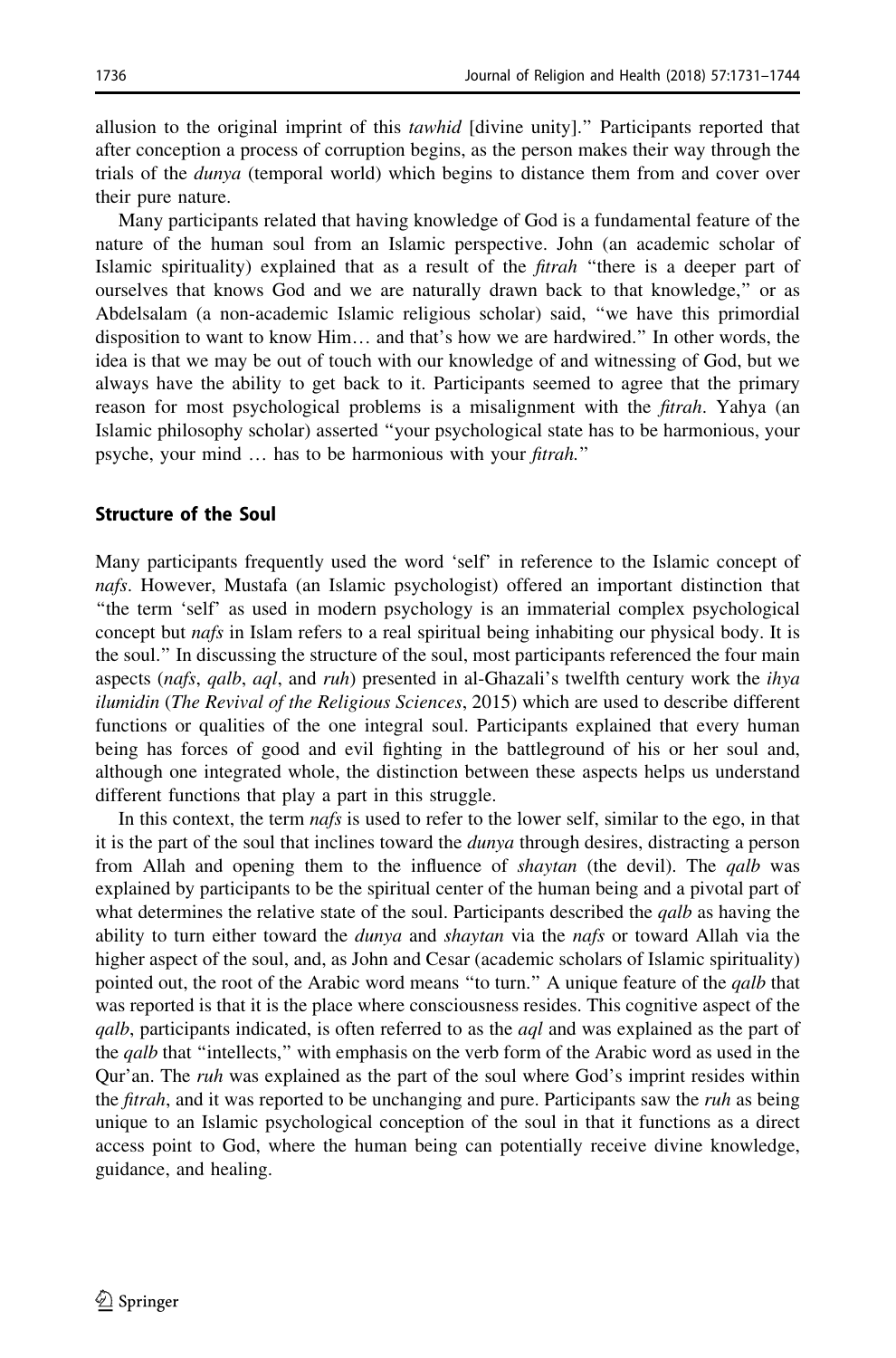### Stages of the Soul

Whereas participants specified that the *ruh* is an aspect of the soul that does not change, the other aspects of the soul are always in a state of flux, causing the soul to go through stages of development. Yahya specified that this changing nature of the *nafs* is why we need to be diligent in keeping the *qalb*, *aql* and *nafs* aligned and on the right path by exerting effort in the struggle of the soul. It was understood that our relative engagement with and success in that struggle determines the state of our soul and which of the stages we are in at any given time. While there were discrepancies as to how many stages exist, with five or even seven referenced, most participants agreed that the three main stages, as found in the Qur'an, are: nafs al ammarah (soul that inclines to evil), nafs al lawwama (self-reproaching soul), and nafs al mutmainah (soul at rest).

Nafs al ammarah was explained as a state in which a person is not exerting concerted effort in controlling the nafs, and essentially allowing the lower self to run wild. Yaqoub specified that this stage/state is not necessarily characterized by evilness per se but that it is an ''evilness premised on the state of individuation,'' where the person is anchored in selfishness rather than in awareness of God and they are in a state of *ghafla* (forgetfulness of God). Nafs al lawwama was described by participants as the stage when most of the work on the soul is being done. It was conceived as the place of the battleground where a person strives to resist the downward pull toward *nafs*, *dunya*, and *shaytan* and reach toward the *ruh, akhirah* (afterlife), and Allah through diligence and self-awareness. It was reported that people rarely cross into the final stage, *nafs al mutmainah*, and that even those who do are liable to fall back down to the lowest stage if lacking discipline. Therefore, *nafs* al mutmainah was talked about as the ideal to strive for more than something that is really expected to be achieved. Still it was conceived as having great importance as it posits the trajectory toward development that all participants seemed to feel was an integral aspect of the Islamic conception of the soul.

# Development of the Soul

#### The Human Project of Development

In the conception of the structure of the soul and understanding the makeup of the human being and human nature from a psychological point of view, it was almost impossible for most of the participants not to equate this knowledge directly with the process of purification of the soul. Several participants pointed out that the Islamic paradigm of understanding the human being views the purpose of human life as an opportunity to purify the soul and many described it as a project of development: to uncover the *fitrah* inside by purifying the nafs. Thus, as both Rahim (an Islamic psychologist) and Abdelsalam specifically pointed out, any conception of an Islamic psychology would necessarily involve this purification process, and it would be absurd to envisage a study of psychology without it. Rahim said, "It's a more complete existence. It's not focused on just getting people back into the capitalist system for instance, and just defining human functioning as being productive in a material sense,'' pointing out that a Western approach to psychology would seldom include the state of the soul in a treatment plan.

Another idea that Abdelsalam presented was that an Islamic perspective would not have any use for the study of the soul without a direct link to treatment. He said: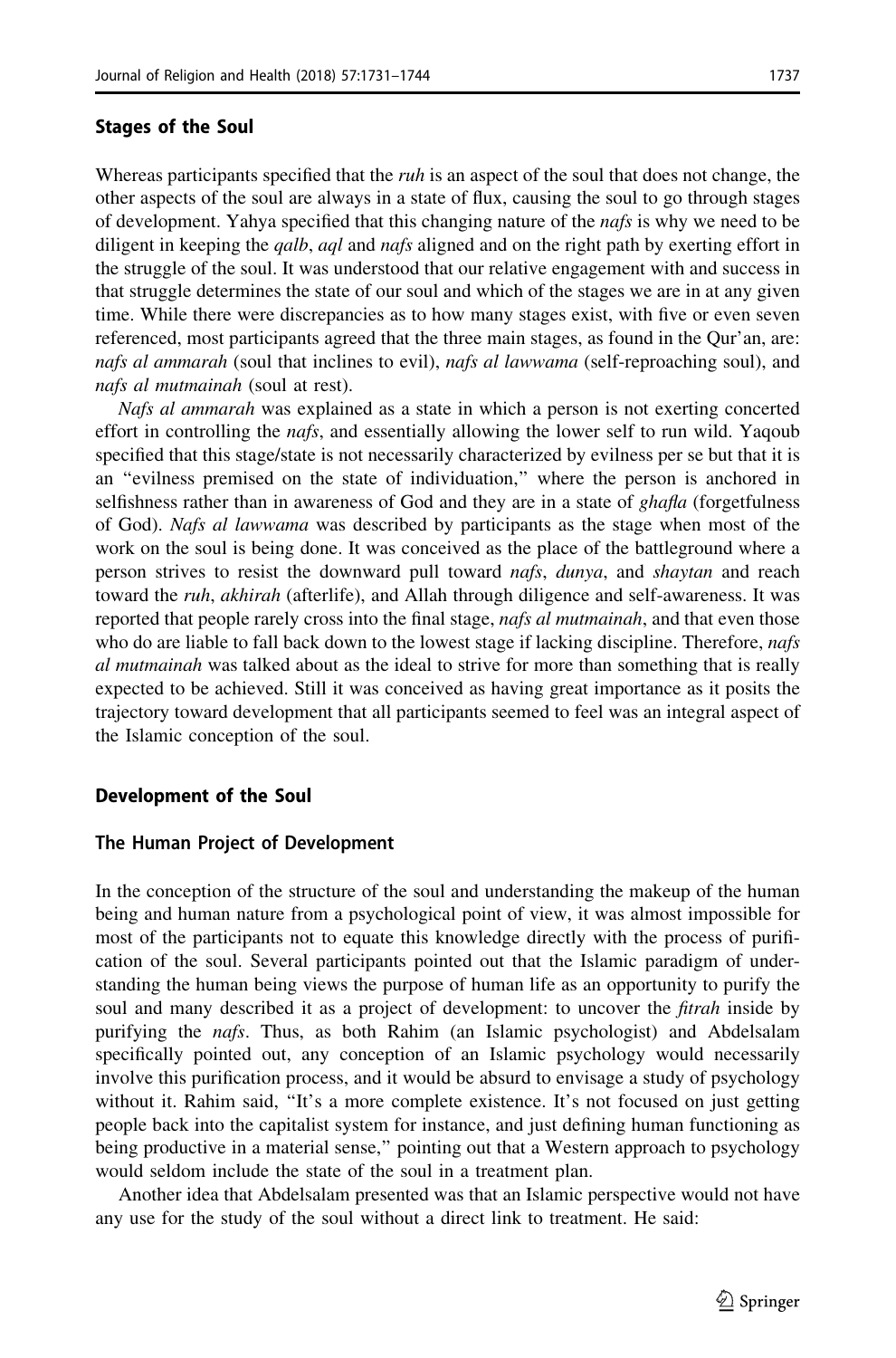''So it is not just the study of psychology but the process of cleansing, the process of cleaning, making the mirror shine. You know the nafs is like a mirror and it is turbid and it needs to reflect the light of the divine, you know, and it's turbid, full of dirt. So these are all benefit for the study, so it is not just like studying the *nafs* for the sake of the nafs.''

He went on to draw the analogy of the study of anatomy versus the treatment of illness in the body, and that an Islamic perspective of psychology is inextricably linked to the process of cleansing the soul. He then pointed out that while the terms *ilm an nafs* (knowledge of the soul) or fiqh an nafs (deep knowledge of the soul)—as Yahya said al-Ghazali used—are more about the study of the structure of the soul, tazkiyat an nafs (purification of the soul) was traditionally viewed as a practical way of living and is more about putting that knowledge into application, or the process of shining the mirror.

## Tazkiyat an nafs (Purification of the Soul)

Almost all participants used this metaphor of shining a mirror in reference to doing work on the soul to clean the heart and uncover the fitrah. The usefulness of this metaphor seemed to be that it exemplifies the idea that the purity or light that one is attempting to shine is not the person's own, but that their soul can be a reflection of the divine light if cleaned and if the crust is removed that accumulates from the illusion of separation resulting from life in the *dunya*. In reference to this Cesar said, "the *nafs* has an ability to kind of cover up the *ruh* so that really with the *ruh* it's about polishing and clearing and letting the light, letting the ruh itself shine.''

One term commonly used in reference to this cleaning process is *tazkiyat an nafs*, a deep process of inner work to purify and perfect the soul to allow it to shine in its highest state, the essence of that higher state being the *ruh*. Both Shaykh Abdalbarr and Shaykh Aziz (traditional Islamic spirituality practitioners) described this process as a higher level of purification and attributed it to a person perfecting their intentions and actions by doing things in addition to minimum requirements, such as extra worship. This can be seen as a more advanced form of ''polishing the mirror'' work. However, according to several participants, this is a higher spiritual state than most people will achieve in life, closer to the stage of *nafs al mutmainah*. In reference to the writings of the ninth century Islamic philosopher Harith al Muhasibi, who was influential in the development of an Islamic conception of psychology, Gareth (an academic scholar of Islamic spirituality) explained that:

''He focuses on the undeveloped form of the soul. So, in other words, you know, the whole idea of purification takes one to the highest level – the *nafs al mutmainah* or the tranquil, serene soul. But he doesn't really focus on that. He focuses on what your soul is like now, in its kind of general state – what most people experience. That's his main focus, I think that's important.''

Several participants talked about that which is of relevance to the majority of people as they struggle to simply chip away at the crust covering the mirror rather than polishing an already mostly uncovered reflection. This more fundamental process was commonly referred to as *jihad an nafs* (struggle of the soul) and, although *tazkiyat an nafs* could be included in this term, *jihad an nafs* was conceived to be more generally referring to work on the soul at any level.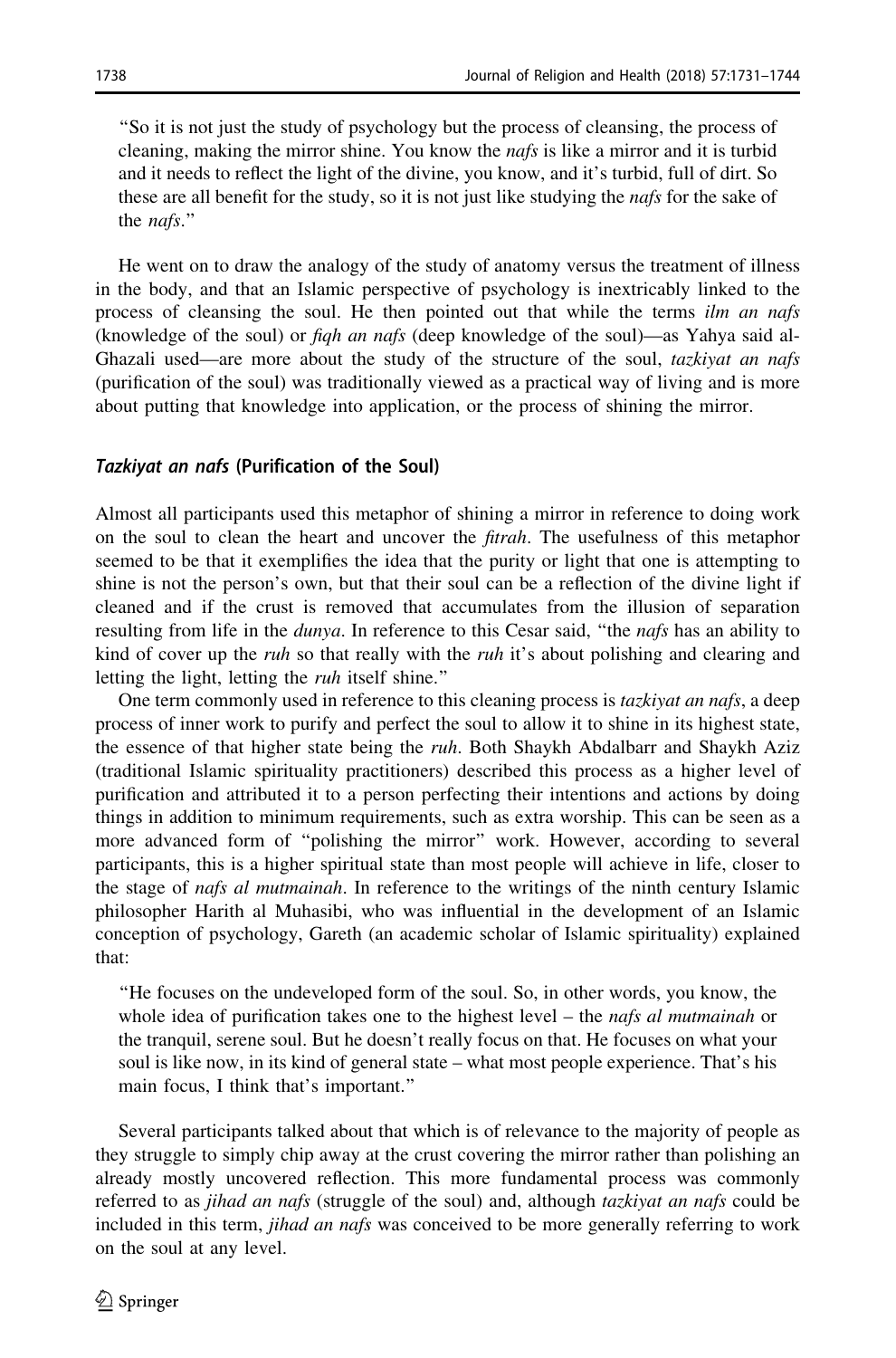#### Jihad an nafs (Struggle of the Soul)

Thus, the main focus for most of the participants in asking them to conceive of an Islamic paradigm of the person in relation to psychology was that it primarily entails struggling against the powerful influence of the *nafs* in the process of trying to come back into alignment with *fitrah*. It was reported that this is essentially what is at the heart of the *deen* (religion) of Islam and what much of the commentary on the Qur'an elaborates. As Yahya pointed out, in reference to the scholars who wrote those Qur'anic commentaries, ''It's the mujahada, the struggle over the nafs, it's back to psychology. It's just that they don't call it psychology [] We're calling it psychology.'' He then went on to say:

"Islamic psychology is to do with those *nafs*, the *jihad* – the *mujahada*, the struggle over the *nafs*. Because when we struggle... because the *nafs* is this... is sort of influenced by certain contingent happenings from the environment, from our instincts or from environmental influences that cause us to deviate from *fitrah*."

This struggle involves looking at the state of the soul and being self-reflective. Therefore, participants explained that it generally happens within the stage of *nafs al* lawwama, when the person is able to have self-reproach. In reflecting on the self, as John said, ''It's thought that one would find out where one's weaknesses lie. And one has to deal with them." The *jihad* (struggle) then is not simply about fighting against the *nafs*; rather it involves a constructive response to the discovery of faults.

It was explained by many participants that the act of dealing with these weaknesses, lower impulses or bad character traits involves training the *nafs* and following the guidance from the Islamic tradition as a map to the desired outcome. Hamit (an Islamic psychologist) said, ''We believe foundationally that there's a training process, that the training process entails that one try to bring one's *nafs* or self in conformity with the Islamic tradition.'' Yahya said, ''and that's why we need Qur'an and Sunnah [prophetic tradition]—to guide us on to that path, to bring us back to our state of *fitrah*." Thus, from the viewpoint of an Islamic paradigm of psychology, the religious obligations and advice from the Qur'an along with the example of the Prophet Muhammed were represented by all participants as the treatment for the *nafs* in the process of reform. Whereas this guidance is in the form of a holistic, all-encompassing path of life and one that is embarked upon over the course of a lifetime, it was not thought of as an easy fix. In explaining this process of conforming to the guidance from the Islamic tradition, Hamit said, ''That's not an easy process to begin and at the beginning that's not gonna feel very natural, and it's normal to allow for that discomfort… towards the discipline of formulating the nafs.''

#### Tahdhib al akhlaq (Refinement of Character)

**Need for moral reform** While there may be fairly consensual ideas of well-being and ideal functioning, Western psychology does not necessarily have one universal set of moral guidelines (however that is understood) to hold people accountable to or encourage alignment with, whereas an Islamic psychology necessarily involves the moral framework and guidance set out by the Qur'an and Sunnah as the benchmark for human ideals. In reference to the Western model, Hamit said, ''It's relativistic…there's all 'small ts,' there's no 'big T'. It's whatever you really feel inclined towards and that we trust that human inclination." The "t" that Hamit is referring to here is "truth." In other words, from this paradigm of secular generality that Hamit is invoking, the proposition is that everyone's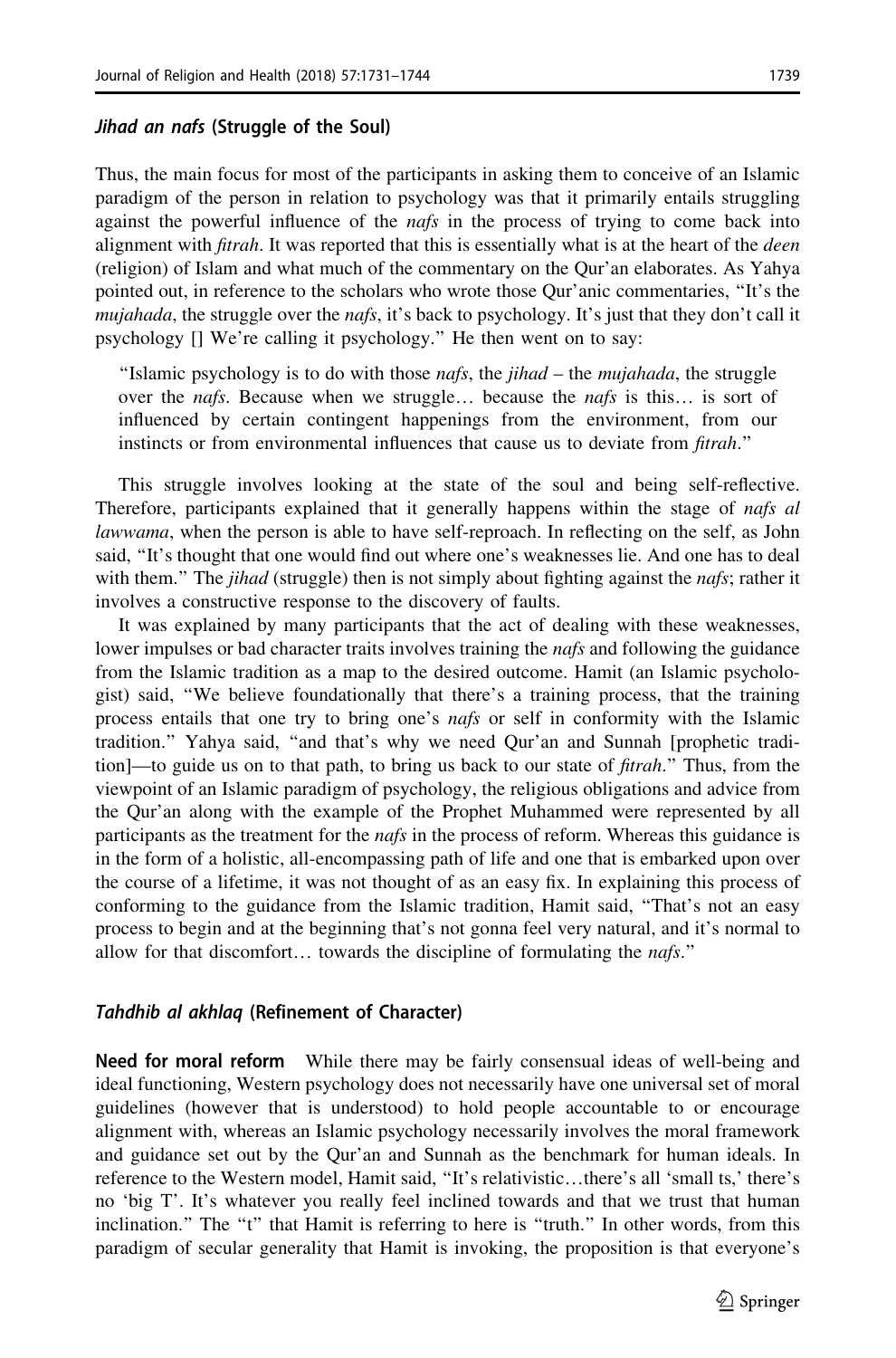own truth (small t) is potentially equally valid, with little to no universal or objective truth (big T) that people are expected to be held accountable to, outside of the general expectation to protect the well-being of self and others. Many participants talked about the need for moral reform, for a person to work on improving their character, as an integral part of what must happen in the stage of *nafs al lawwama*, on the path of aligning with *fitrah* and striving toward the stage of *nafs al mutmainah*.

In talking about this need for moral reform in the Islamic conception of human psychology, Tarkki (an Islamic philosophy scholar) referenced the importance of some of the early classical scholars of Islamic philosophy and their ''treatises in moral philosophy, with people like Yahya ibn Adi or Miskaweh, each of whom produced a work called the reformation of morals or the...sort of the improvement of character, tahdhib al akhlaq." Tahdhib al Akhlaq literally means the reformation or refinement of character and, similar to tazkiyat an nafs and jihad an nafs, involves working on the nafs. The distinction with tahdhib al akhlaq however is that it is specifically about redirecting blameworthy character traits and adopting praiseworthy ones. This involves, again, redirecting away from what the nafs wants, with the assumption that those desires are generally not what is best for the person and may lie at the heart of psychological distress or disorder. As Cesar put it, ''With the uncontrollable, insatiable, you know, desires the human beings have can lead to tremendous moral problems.'' Participants specified that these inclinations are not seen as psychological deficiencies in the person but as normal characteristics of the uncontrolled nafs. John said, "It's understanding these as not just fissures of the psyche, but inclinations of the *nafs* and treating them on that level as inclinations of the *nafs*." Similarly, Yaqoub pointed out that this view does not cause the person to identify with a diagnosis and perceive it to be static but instead to view it as a passing state that has a known treatment.

Muhlikat and munjiyat (Vices and virtues) The Greek philosophy tradition of virtue ethics, as explored by the likes of Plato and Aristotle, and the connected field of moral psychology were influential in the development of discourse on human psychology by classical Islamic scholars (Iqbal [2013\)](#page-13-0). Tarkki argued that, "Al-Ghazali is far more focused than any other author I know up to that point…in trying to figure out what the systematic bases for our various shortcomings, psychological shortcomings, would be... so the moral psychology aspect.'' Many of the participants recognized the significant contribution that Islamic scholars like al-Ghazali offered to the field of moral psychology, particularly those who had an academic orientation to the study of Islamic philosophy and spirituality and the history of such thought. Gareth pointed out that while these scholars may have been influenced by Greek philosophy, they had a different orientation to the application and purpose of such knowledge. He said, ''They're really looking at it from the paradigm of what is the method to get you out of these character traits and get into the character traits that you should have that will make you purified.'' So, vice and virtue, in the Islamic context, become specifically about illness and treatment in the process of purifying the soul.

Almost all of the participants who spoke in detail about the process of *tahdhib al akhlaq* identified al-Ghazali's contribution as being most significant in that he developed a systematic framework for the treatments of these illnesses of the soul in his discussions on the muhlikat (vices) and *munjiyat* (virtues). In describing al-Ghazali's system Abdelsalam said, "The *munjiyat* are the things that help you to get to your goal but the *muhlikat* are the things that keep you away from your goal.'' Often the cure for a certain vice is its opposite in the form of a virtue, as Abdelsalam went on to say, ''because to rule with justice you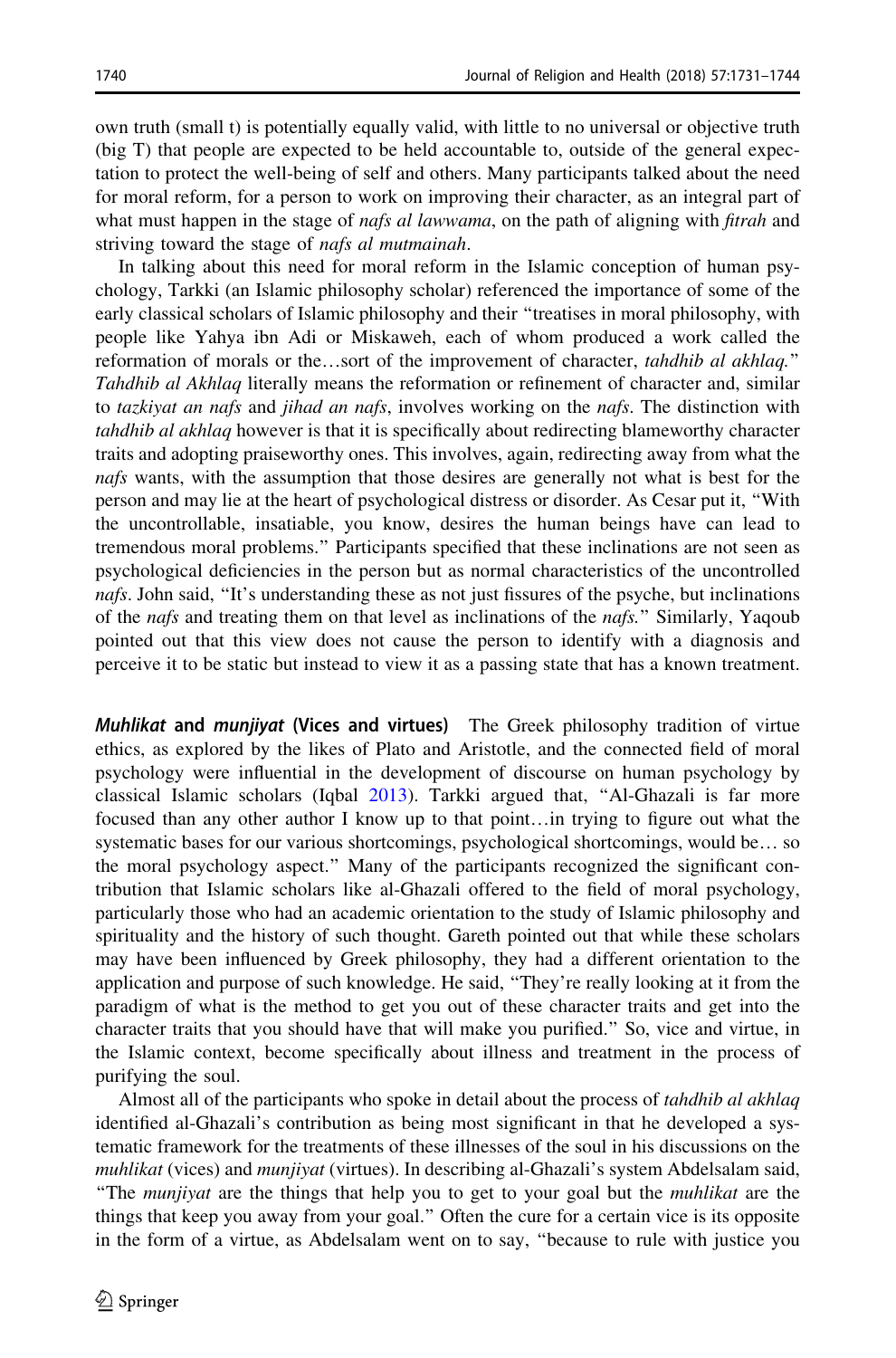need to get rid of *zulm* [injustice], which is the opposite to justice." Enas (an Islamic psychologist) pointed out that not only did al-Ghazali give an exhaustive list of illnesses, or muhlikat, and their treatments, or munjiyat, but he also outlined a program for how to go about treating each one, found particularly in book three of his *ihya ilumidin*.

Participants described the *muhlikat* as natural tendencies within the *nafs* of the human being which pull a person toward the lower part of the self and a downward trajectory in the realm of *dunya* and the forces of *shaytan*. Yahya said, "At the psychological level we have this tendency towards greed, towards power, towards lust, and so on.'' Often many of these destructive character traits were conceived of as appetites of the *nafs*. Tarkki said:

''Appetites and the spirited part of our soul in various ways have to do with our more selfish impulses…but at the same time they…don't allow for an alignment of the way we live our lives with the sort of larger order of the universe or of reality and of course that's detrimental to us ourselves.''

These appetites were understood as distractions from alignment with our *fitrah* and as needing to be systematically controlled and disciplined. In discussing al-Ghazali's writing on the muhlikat, Kyle (an Islamic philosophy scholar) said that ''He talks about breaking the appetite of hunger…pursuing a strategy to try to break hunger's hold on us.''

In addition to base bodily desires such as hunger, participants noted that al-Ghazali gives a great deal of attention to vices of the heart, where the *nafs* influences the *qalb* and infect it with things like greed, envy, or anger, a trait that gets an entire chapter in the  $ihya$ illumidin due to its apparent centrality in the downfall of human character. Also given a great deal of focus is the general tendency for human beings to think highly of themselves and be selfish. Tarkki described the danger in this:

''The desire for status and or whether it's sort of superiority over our neighbors or just feeling good about ourselves or sort of papering over our shortcomings or failure to want to own up to them, and so on, that that leads to us even to sort of aim for the wrong kinds of things in life and to be reticent about going to any kind of hard work in genuinely improving ourselves.''

The *munjiyat* were described by participants as the Godly qualities that are a part of our birthright within our *fitrah*, and connected to the *ruh* aspect of the soul. They noted that when we adopt these character traits as treatments for the illnesses of our *nafs*, we get closer to embodying that innate Godly nature within and, as Abdelsalam pointed out, this is where we can access our higher purpose as human beings as *khalifahtullah* (vice-regent of God). In referring to what is meant by the biblical as well as Qur'anic saying that humans were created in God's form, Abdelsalam explained that ''He has made us such that we can rule over ourselves and over … you know … with the same justice and wisdom.'' Thus, by demonstrating these qualities sincerely and authentically, the notion is that we elevate our status and move upward on the trajectory toward *nafs al mutmainah*, this being the focus of human existence in the *dunya* and therefore the focus of an Islamic perspective of the psychology of the person.

# An Islamic Model of the Soul

The model presented in this paper and illustrated in Fig. [1](#page-11-0) was developed from the participants' consensual understanding of the nature, structure and development of the soul as it relates to human psychology from the Islamic tradition. The theoretical categories are a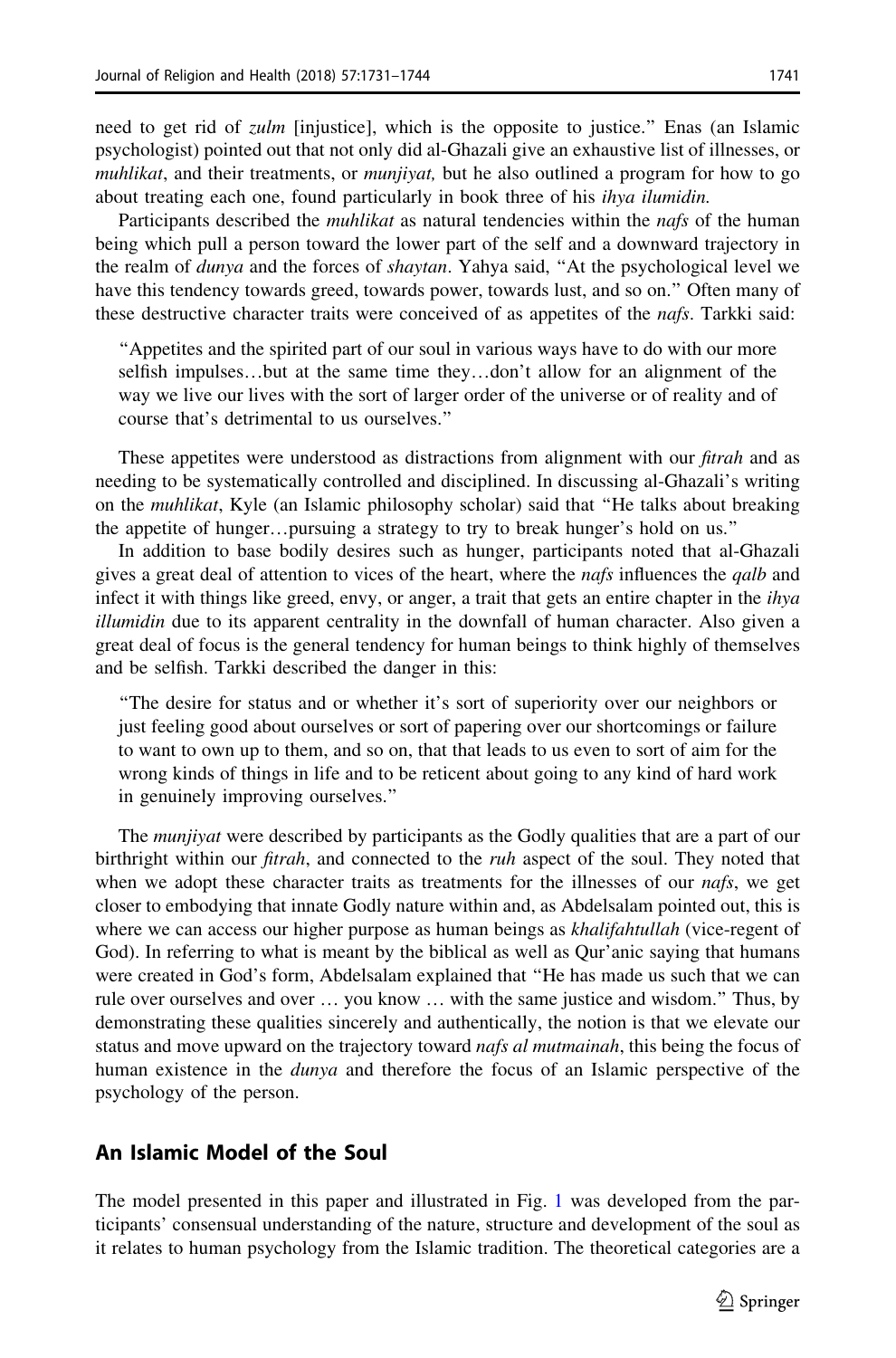<span id="page-11-0"></span>synthesis of different sources and different strains of Islamic scholarship and spiritualreligious knowledge. However, the research interest in developing a model that, in later work, could constitute a foundation for Islamic approaches to psychotherapy, as well as for an Islamic theory of human psychology, may have oriented participants (and the analysis) more to some sources (for example, al-Ghazali) than others. Hence the resultant Islamic model of the soul is best thought of as a contribution to "a" theory of Islamic psychology, with a recognition that there could conceivably be multiple versions of Islamic psychology or Islamic psychologies.

Drawing together the elements that we have elaborated, according to this model, the human soul has an innately pure and good nature, *fitrah*, that comes from and is connected to God but that becomes covered over and forgotten as a natural part of life in the *dunya*. Throughout its life in the *dunya*, within the soul there exists a dynamic interplay of conflicting forces that affect the psychological state of the person and determine relative levels of alignment or misalignment with fitrah. This process is represented by the purple elements in the middle of the model in Fig. 1.

The *galb*, which is the spiritual center of the person, and where the faculty of intellect is located as the *aql*, has the potential to turn in either of two directions which shapes the relative, transient outcome of this conflict. It can turn toward the lower impulses of the *nafs* and become further misaligned with *fitrah* by the influences of the *dunya* and *shaytan*, resulting in increased negative characteristics of the *muhlikat* and a state of *ghafla*. This process is represented by the red elements toward the bottom half of the model in Fig. 1, from the *nafs* downward. Or it can turn toward the higher, Godly nature of the *ruh* with the remembrance of *Allah* and the *akhirah* (afterlife), resulting in increased positive characteristics of the *munjiyat*, and come more in alignment with the soul's state of *fitrah*. This



Fig. 1 An Islamic model of the soul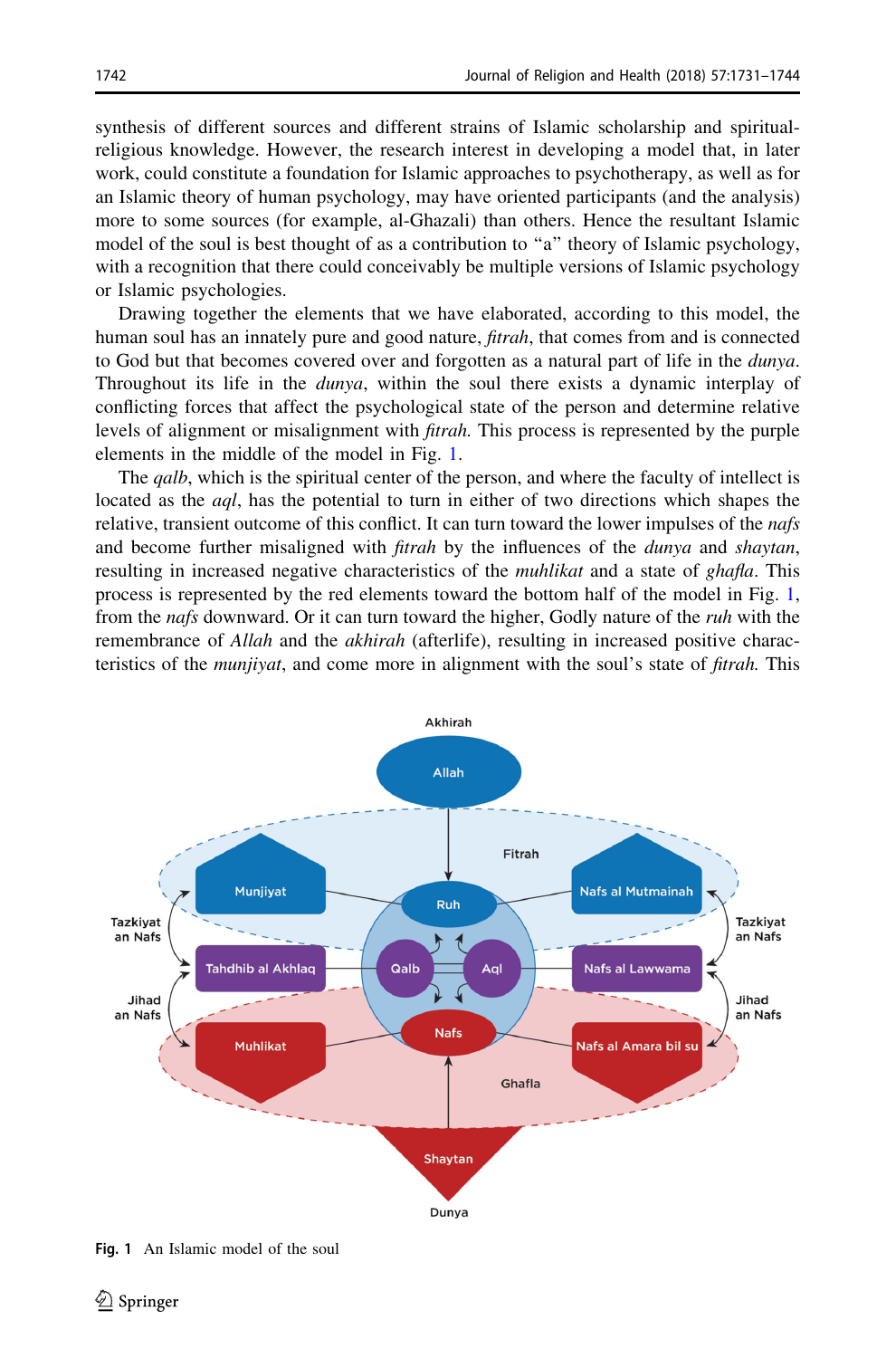process is represented by the blue elements toward the top half of the model in Fig. [1](#page-11-0), from the ruh upwards.

The relative state of the soul in relation to either of these two poles at any one time is articulated in three distinct stages of the soul's development throughout life in the *dunya*, namely: nafs al ammarah bil su, nafs al lawwama, and nafs al mutmainah. The model posits that the soul has an inherent inclination toward growth and an upward trajectory in relation to this model, due to its primordial nature of knowing God, and that the Islamic tradition, as guided by the Qur'an and Sunnah, encourages and maps out a path for the human being to pursue this trajectory. This is demonstrated in the description of processes along the path that act as mechanisms for exerting effort in the dynamic interplay within the soul as it struggles between the two opposing forces, namely *jihad an nafs*, *tahdhib al* akhlaq, and tazkiyat an nafs.

These findings reflect and support those reported by Abu-Raiya [\(2012](#page-13-0)) and Keshavarzi and Haque [\(2013](#page-13-0)), particularly in the centrality of the elements of the soul (*nafs*, *qalb*, *aql*, ruh). However, the specific dynamics of how these aspects interrelate and interact with each other were under-developed in Keshavarzi and Haque's [\(2013](#page-13-0)) work. Those dynamics are a key feature of the model developed in the present study which, in its consistently Islamic grounding, diverges more significantly from the work of Abu-Raiya ([2012](#page-13-0)). His Qur'anic theory of personality follows some of the a priori assumptions of Freudian theory and ''holds a largely negative view of human nature'' (p. 231), which more closely resembles a Christian paradigm of human nature (Niebuhr [2004](#page-13-0)).

In addition to a more positive view of human nature in the sense of the soul being innately pure, the Islamic model of the soul presented in this study possesses several features that distinguish it from most secular Western models of human nature. The notion that the spiritual center of the human being is the heart is a significant distinction, together with the contention that the intellect and consciousness are located in this heart center rather than in the mind, as most psychological theories posit. Furthermore, the idea that this center of consciousness within the human being is inherently connected and can be consciously connected to a primordial, divine consciousness is absent from Western, secular theories of human nature. The concept of the *ruh* as a point of access within the person which can directly receive guidance and/or healing from God and the utilization or lack of acknowledgement of this aspect within psychotherapy could have a significant impact on therapeutic guidance and treatment goals for Muslim clients. These, along with other crucial conceptual differences highlighted in the findings, suggest the need for more than just Islamically adapted or integrated approaches to psychotherapy. They substantiate the necessity of a unique framework grounded in an Islamic paradigm, as represented by this model and any theory of Islamic psychology of which it is a foundational constituent. Building upon this model, the three aspects identified here that collectively form a mechanism for the development of the soul *(tazkiyat an nafs, tahdhib al akhlaq, and jihad* an nafs) have particular relevance to application in psychotherapy and implications for further research in the development of indigenous approaches. A useful next step in deepening the model and advancing those endeavours would be to engage analytically with relevant classical and modern Islamic texts, including those invoked by participants in the present study, and with the views and experiences of practitioners of versions of Islamic psychotherapy and of psychotherapy with Muslim clients. The authors are presently engaged in this work, which extends and builds upon the foundations offered in this article, and look forward to sharing their findings in due course.